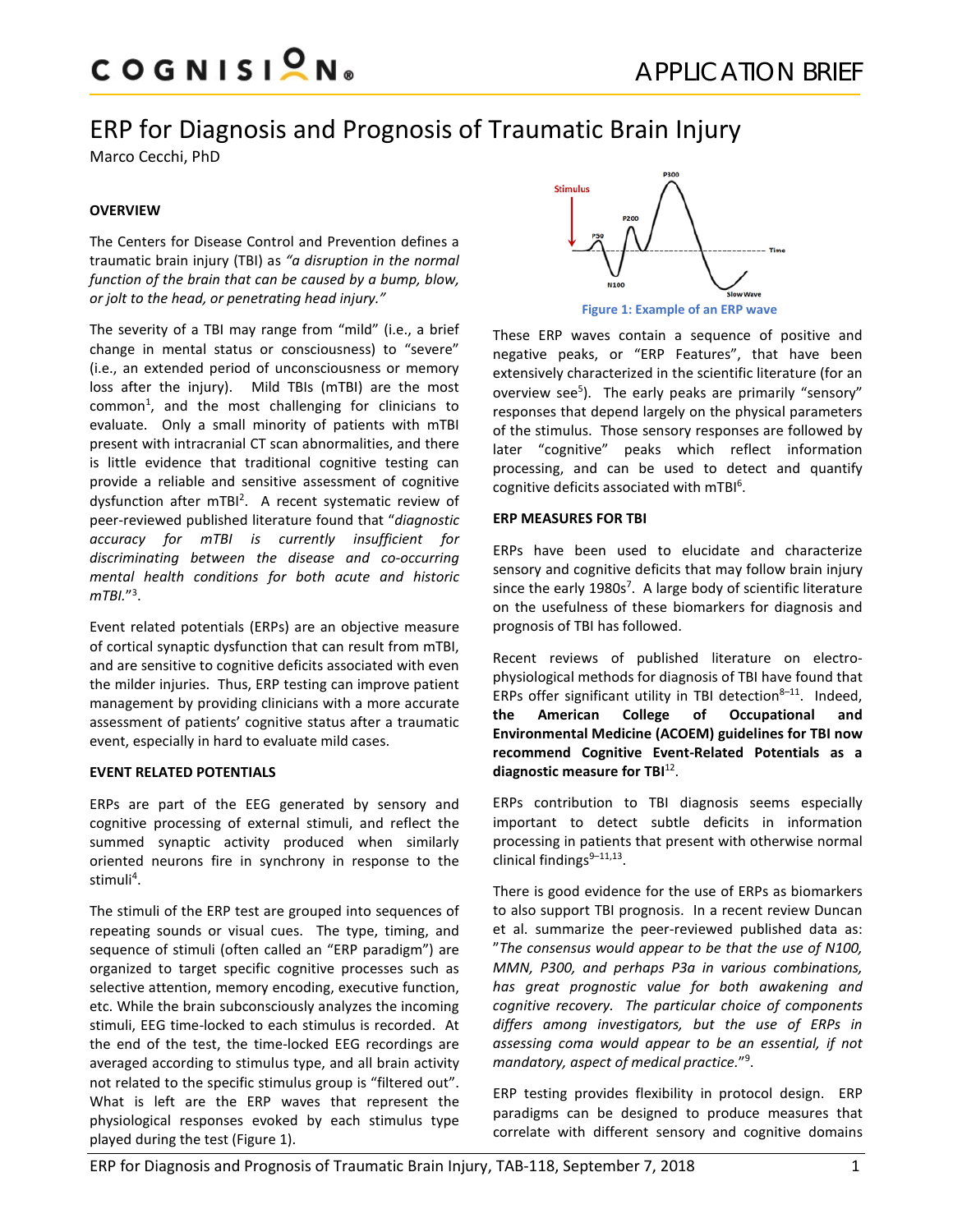(for an overview see<sup>4</sup>). Several ERP paradigms have been shown to detect deficits associated with TBI. An ERP test that is especially sensitive to those deficits is the Active Auditory Oddball Paradigm.

## **ACTIVE AUDITORY ODDBALL PARADIGM**

In this ERP protocol, an infrequent (target) tone is played occasionally during a stimulus sequence of frequent (standard) stimuli. A third unexpected (distractor) tone can also be present. The test subject is instructed to respond when the infrequent target tone is heard<sup>9</sup>.

The active oddball paradigm generates ERP features such as P3b, P3a and N200 that reflect aspects of information processing involved in stimulus discrimination, evaluation, and categorization<sup>5</sup>, and are sensitive to cognitive deficits associated with TBI.

The P3b, or classic P300, is a positive-going component that is elicited by rare, attended (target) stimuli. It is of maximal amplitude at the centro-parietal electrodes and reflects an update in working memory (for review of the neuropsychological origins of the P3b, please see<sup>14</sup>). P3b amplitude is determined by the amount of attentional resources allocated when working memory is updated<sup>15</sup>. The peak latency reflects stimulus evaluation and classification speed $16,17$ .

P3b is a highly sensitive ERP measure for deficits in cortical synaptic function that follow TBI. In a study aimed at investigating neuropsychological and neurophysiological changes after sport concussion in children, adolescents and adults, Baillargeon et al. found that "*all concussed athletes had significantly lower amplitude for the P3b component compared to their noninjured teammates*"18. In another study to measure P3b components from patients with TBI, Doi and colleagues reported a significant decrease in the peak amplitude compared to healthy individuals $19$ .

P3b can show significant changes even in mild cases of the disease. A study that looked at ERP changes in college students after mild TBI reported a "*striking*" decrease in P3b amplitude. Moreover, the change in P3b amplitude was strongly related to the severity of post-concussion symptoms $^{20}$ . Similarly, a study that looked at the effects of a minor head injury on P3b found significant abnormalities in both peak amplitude and latency<sup>21</sup>. A study of neurophysiological anomalies in symptomatic and asymptomatic concussed athletes showed as significant reduction in P3b amplitude in both groups of subjects compared to controls $22$ , and another study that compared the performance of 10 well-functioning university students who had experienced a mild head injury an average of 6.4 years previously, and 12 controls

on a series of standard psychometric tests and ERP measures also found a significant decrease in P3b amplitude in the mild head injury group<sup>23</sup>.

The P3a is a positive-going peak that in an active twodeviant oddball paradigm is generated in response to the distractor stimulus and is of maximal amplitude at the centro-parietal electrodes $^{24}$ . The P3a is associated with engagement of attention and processing of novel information $14$ . The peak amplitude is a measure of focal attention and has been shown to positively correlate with executive function<sup>25</sup>. Its latency reflects orientation to a non-target deviant stimulus<sup>26</sup>.

Several studies have shown P3a changes after mTBI. A study in asymptomatic multiple concussed college football players reported significantly decreased P3a (and P3b) amplitude in study subjects that sustained their last concussion within a year of the ERP recording. The deficit was no longer present in athletes who sustained their concussions more than 2 years prior to testing $27$ . Moore et al. have recently reported similar results in soccer players with a history of concussion<sup>28</sup>. In a study on moderate to severe TBI survivors, Solbakk et al. found that P3a amplitude was reduced compared to healthy controls when frontal or fronto-temporal brain regions were injured. In addition, TBI survivors also exhibited a trend towards prolonged peak latency<sup>29</sup>. Interestingly, in a study that correlated ERPs to malingered executive function Hoover et al. reported that malingerers were unable to produce a significant change in P3a response $30$ . The study findings are consistent with the ACOEM guidelines for TBI that include ERPs as a recommended test under "Memory/Malingering Tests"<sup>12</sup>, and suggest that ERP measures could help differentiate between malingerers and patients with genuine TBI.

Finally, the N200 is a component of negative polarity that in an active oddball paradigm is elicited by rare, attended (target) stimuli. The N200 precedes the P3b and is linked to the cognitive processes of stimulus identification and distinction $31$ . The peak is maximal over fronto-central brain regions<sup>24</sup> and its latency has been shown to correlate with measures of executive function and attention<sup>32</sup>.

N200 measures seem to be mostly affected in patients with a history of moderate or severe TBI. Sarno et al. have shown prolonged N200 latency in survivors of severe TBI<sup>33</sup>. In two similar studies, Duncan et al. reported smaller amplitude and prolonged latency for N200 in survivors of moderate and severe  $TBI^{34,35}$ . In one of the studies significant correlations were also found between severity of head injury, as measured by length of unconsciousness, and N200 latency and amplitude<sup>34</sup>.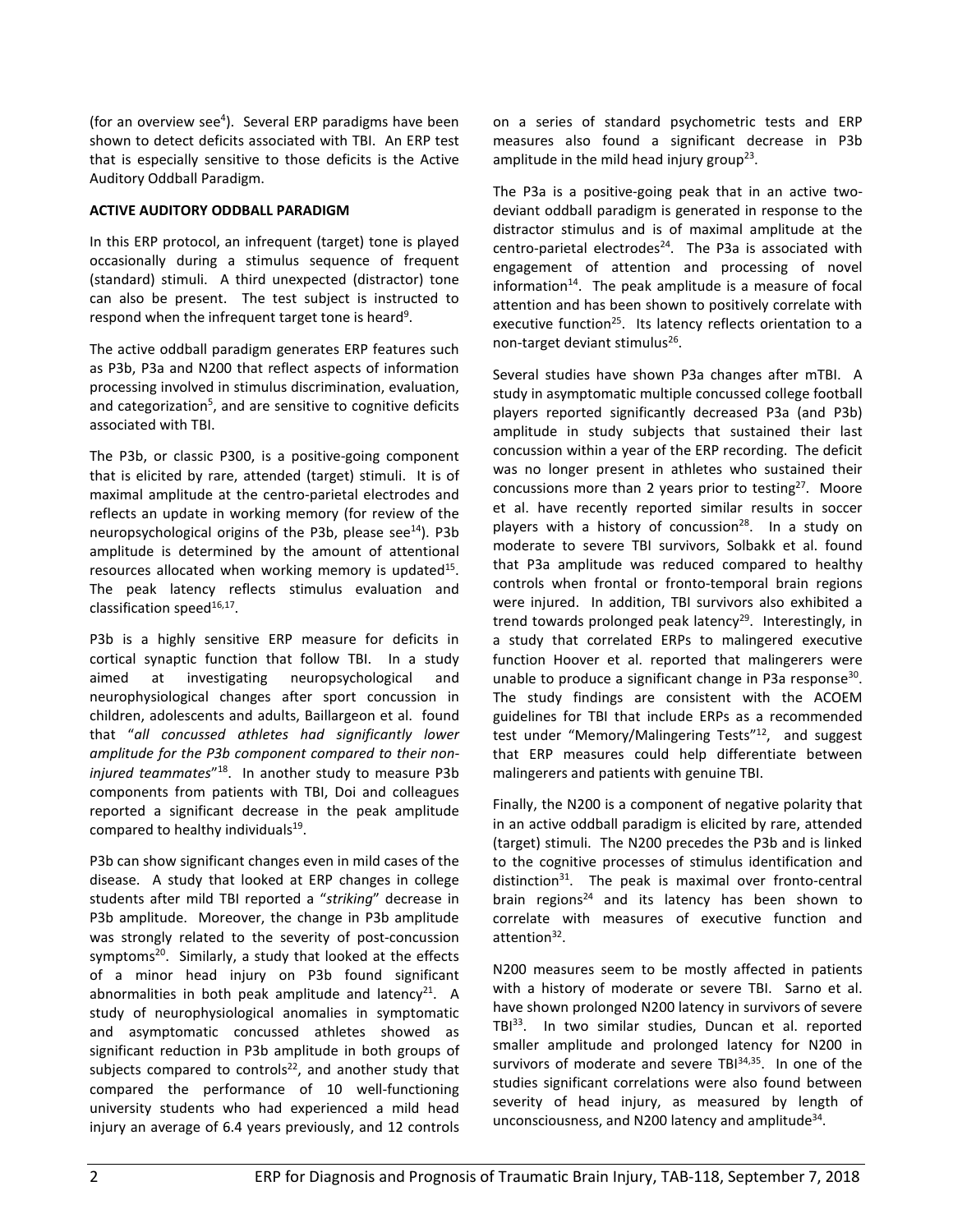### **ARE ERP NECESSARY FOR THE EVALUATION OF TBI?**

When head trauma requires medical attention, clinicians will often request structural neuroimaging data provided by CT or MRI scans. However, these two neuroimaging techniques seem to underestimated brain injury and are poorly correlated with outcome (see for example<sup>36-40</sup>). The main reason for this seems to be that neither CT nor conventional MRI sequences detect diffuse axonal injuries, the most common form of  $TBI^{41-46}$ .

In their review on the potential usefulness of electrophysiological markers for cognitive deficits in TBI, Dockree and Robertson conclude that *"Cognitive testing and electrophysiological analysis provides sensitivity to impairments which are otherwise undetectable by general neuropsychological evaluation and standard MRI. It is noteworthy that studies which have restricted their analysis to mild TBI where cognitive sequelae are difficult to measure routinely have nevertheless identified ERP markers of more subtle deficits of visual processing speed*<sup>47</sup> *attention deployment*48–50 *and error monitoring*<sup>51</sup>*. A World Health Organization investigation has reported that 70–90% of all treated for TBI were classified as mild severity*52*. Although it is important that electrophysiological markers are utilized across all severities of brain injury to understand the diversity of processing deficits, their use in conjunction with cognitive paradigms may be more sensitive to persistent cognitive dysfunction resulting from mild TBI where signs of damage may elude routine assessment."*<sup>10</sup>*.*

In the latest revision of their guidelines for TBI, the American College of Occupational and Environmental Medicine now recommends cognitive ERPs for *"Post-TBI patients who either have symptoms of cognitive deficits and/or have sustained a TBI sufficient to cause same."*<sup>12</sup>*.*

#### **REFERENCES**

- 1. National Center for Injury Prevention and Control. Report to Congress on Mild Traumatic Brain Injury in the United States: Steps to Prevent a Serious Public Health Problem. *Centers Dis Control Prev Natl Cent Inj Prev Control*. 2003;(September):1-56. http://www.cdc.gov/traumaticbraininjury/pdf/mtbireporta.pdf%5Cnpapers2://publication/uuid/C2643C39-C5DE-40A2-A290- A3D04BB6F7BC.
- 2. Borg J, Holm L, Cassidy JD, et al. Diagnostic procedures in mild traumatic brain injury: results of the who collaborating centre task force on mild traumatic brain injury. *J Rehabil Med*. 2004;36:61-75. doi:10.1080/16501960410023822.
- 3. Pape TL-B, High WM, St. Andre J, et al. Diagnostic Accuracy Studies in Mild Traumatic Brain Injury: A Systematic Review and Descriptive Analysis of Published Evidence. *PM&R*. 2013;5(10):856-881. doi:10.1016/j.pmrj.2013.06.007.
- 4. Luck SJ. *An Introduction to the Event-Related Potential Technique*. (Gazzaniga M, ed.). Cambridge, Massachusetts: The MIT Press; 2005.
- 5. Key APF, Dove GO, Maguire MJ. Linking brainwaves to the brain: an

ERP primer. *Dev Neuropsychol*. 2005;27(2):183-215. doi:10.1207/s15326942dn2702\_1.

- 6. Gosselin N, Bottari C, Chen J-K, et al. Evaluating the cognitive consequences of mild traumatic brain injury and concussion by using electrophysiology. *Neurosurg Focus*. 2012;33(6):E7. doi:10.3171/2012.10.FOCUS12253.
- 7. Knight RT, Hillyard SA, Woods DL, Neville HJ. The effects of frontal cortex lesions on event-related potentials during auditory selective attention. *Electroencephalogr Clin Neurophysiol*. 1981;52(6):571- 582. http://www.ncbi.nlm.nih.gov/pubmed/6172256. Accessed June 15, 2018.
- 8. Rapp P, Keyser DO, Albano A, et al. Traumatic Brain Injury Detection Using Electrophysiological Methods. *Front Hum Neurosci*. 2015;9(February):1-32. doi:10.3389/fnhum.2015.00011.
- 9. Duncan CC, Summers AC, Perla EJ, Coburn KL, Mirsky AF. Evaluation of traumatic brain injury: brain potentials in diagnosis, function, and prognosis. *Int J Psychophysiol*. 2011;82(1):24-40.
- 10. Dockree PM, Robertson IH. Electrophysiological markers of cognitive deficits in traumatic brain injury: a review. *Int J Psychophysiol*. 2011;82(1):53-60. doi:10.1016/j.ijpsycho.2011.01.004.
- 11. Broglio SP, Moore RD, Hillman CH. A history of sport-related concussion on event-related brain potential correlates of cognition. *Int J Psychophysiol*. 2011;82(1):16-23. doi:10.1016/j.ijpsycho.2011.02.010.
- 12. Traumatic brain injury. *ACOEM Pract Guidel*. 2017:1-1027. doi:10.1055/s-2002-20587.
- 13. Levy-Reis I. Use of ERP markers in patients with whiplash and concussion with cognitive complains. In: *World Congress of Neurology*. Kyoto; 2017. doi:10.1016/j.jns.2017.08.2136.
- 14. Polich J. Updating P300: an integrative theory of P3a and P3b. *Clin Neurophysiol*. 2007;118(10):2128-2148. doi:10.1016/j.clinph.2007.04.019.
- 15. Donchin E, Coles MGH. Is the P300 component a manifestation of context updating? *Behav Brain Sci*. 1988;11(03):357. http://journals.cambridge.org/abstract\_S0140525X00058027. Accessed April 27, 2015.
- 16. Duncan-Johnson CC, Donchin E. The P300 component of the eventrelated brain potential as an index of information processing. *Biol Psychol*. 1982;14(1):1-52. http://www.sciencedirect.com/science/article/pii/03010511829001 63. Accessed November 11, 2013.
- 17. Kutas M, McCarthy G, Donchin E. Augmenting mental chronometry: the P300 as a measure of stimulus evaluation time. *Science*. 1977;197(4305):792-795. http://www.ncbi.nlm.nih.gov/pubmed/887923. Accessed April 27, 2015.
- 18. Baillargeon A, Lassonde M, Leclerc S, Ellemberg D. Neuropsychological and neurophysiological assessment of sport concussion in children, adolescents and adults. *Brain Inj*. 2012;26(3):211-220. http://www.ncbi.nlm.nih.gov/pubmed/22372409. Accessed March 20, 2012.
- 19. Doi R, Morita K, Shigemori M, Tokutomi T, Maeda H. Characteristics of cognitive function in patients after traumatic brain injury assessed by visual and auditory event-related potentials. *Am J Phys Med Rehabil*. 2007;86(8):641-649. doi:10.1097/PHM.0b013e318115aca9.
- 20. Dupuis F, Johnston KM, Lavoie M, Lepore F, Lassonde M, Dupuis, François; Johnston, Karen M.; Lavoie, Marc; Lepore, Franco; Lassonde M. Concussions in athletes produce brain dysfunction as revealed by event-related potentials. *Clin Neurosci Neuropathol*. 2000;11(18):4087-4092. doi:10.1097/00001756-200012180-00035.
- 21. Pratap-Chand R, Sinniah M, Salem FA. Cognitive evoked potential (P300): a metric for cerebral concussion. *Acta Neurol Scand*. 1988;78(3):185-189. http://www.ncbi.nlm.nih.gov/pubmed/3227804. Accessed